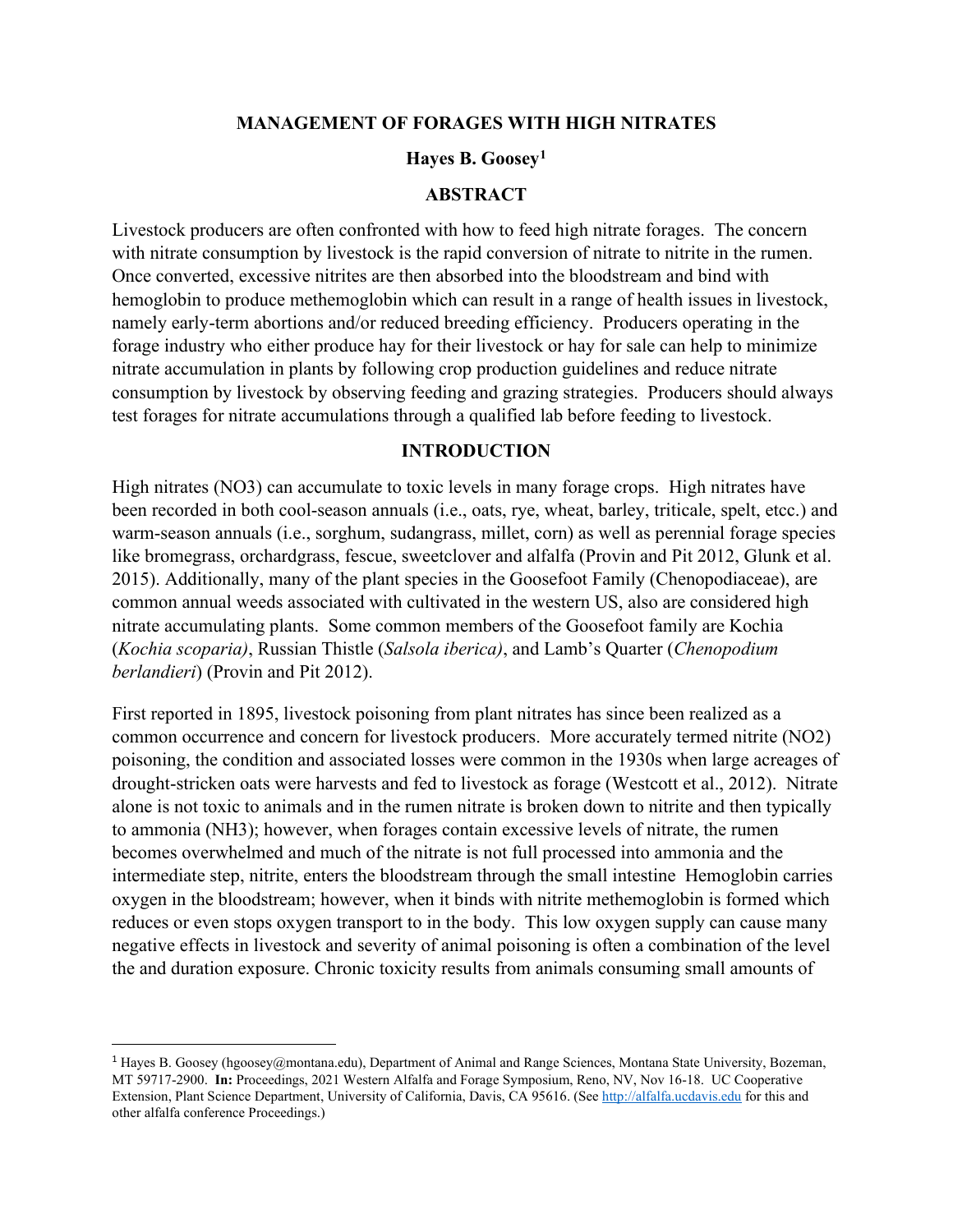high-nitrate forages for longer time periods, while acute toxicity results from animals consuming large amounts of high-nitrate forages in a short time period (Kahn 2005).

# **ANIMAL SIGNS OF TOXICITY**

Signs of early or chronic toxicity: watery eyes, reduced appetite, reduced milk production, rough hair (unthrifty appearance), weight loss or no weight gain, night blindness, and abortion.

Signs of acute toxicity: accelerated pulse rate, labored breathing, shortness of breath, muscle tremors, weakness, staggering gait, cyanosis (membranes such as the tongue, mouth, vulva, and the whites of eyes, turn blue), and death.

Treatments exists for both chronic and acute nitrate poisoning; however, both the risk and speed of nitrate poisoning make management of nitrate accumulation in forages the most desirable option for producers (Cash et al. 2006).

# **MANAGEMENT OF GROWING CONDITIONS**

All plants contain detectable amounts of nitrate and under normal growing conditions, nitrate is quickly converted to protein when adequate sunlight energy is available. The accumulation of nitrate in plants occurs when uptake from the soil exceeds plant photosynthetic use for protein synthesis (Sidhu et al. 2011). Many factors contribute to accumulation of plant nitrates and producers and agricultural advisors need to be aware of these conditions when they occur during forage production.

Stressed growing conditions are one of the most significant factors contributing to nitrate accumulation in forage plants. Stressed conditions include: drought, frost, hail, excessive shading, low temperatures, herbicide damage, soil nutrient, and mineral deficiencies, and damage from pest insects and/or diseases (Gunk et al. 2015, Sidhu et al. 2011). Nitrate accumulation varies by crop and crop variety, forage management, soil fertility, plant part, and plant maturity (Table 1).

Plant species do vary in their ability to accumulate nitrates and even different varieties of cereal forage crop will exhibit differences. Selecting crops and cultivars that have lower accumulation potential can help reduce toxicity levels. Also consider the environmental growing conditions for each year, separately, and adjust inputs accordingly. Additionally, forage crops grown on soil with excessive Nitrogen fertilization are suspect for nitrate accumulation (Table 1).

Additionally, phosphorous, potassium, and sulfur soil deficiencies will often lead to excessive nitrate accumulation in plant tissue while sufficient levels will aid plants converting nitrates to proteins, resulting in lower total accumulations. A good practice is soil sampling and amending soil nutrient profiles according to laboratory results which result in proper soil and plant nutrient balances and efficient plant photosynthetic capabilities.

Good preventative forage production practices will aid in reducing plant nitrate accumulations. In general, soil test and apply all fertilizer according to lab results. Control nitrogen accumulating weeds in forage fields, use alternative cereal forages with high water uses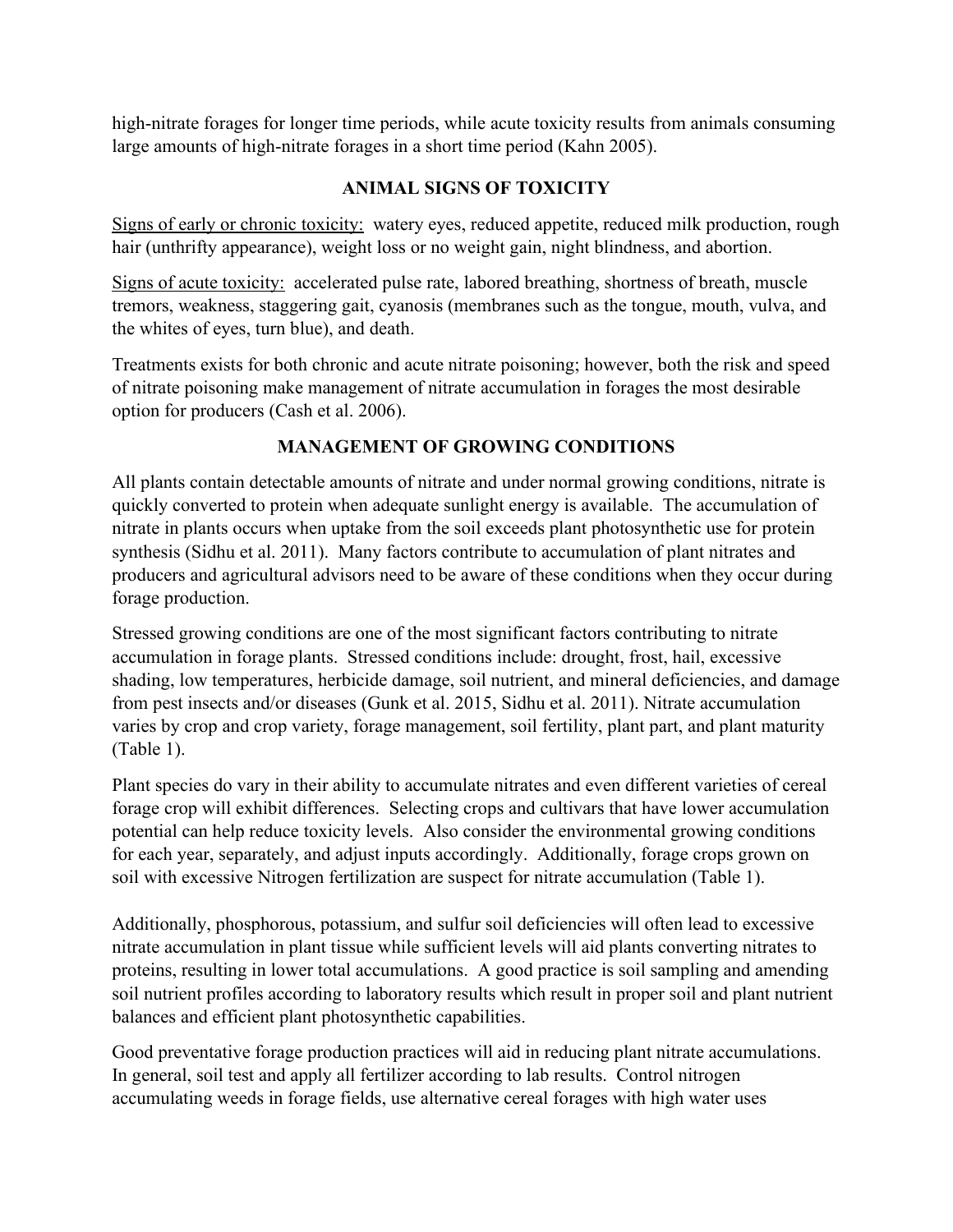efficiencies (winter and spring cereals) and in northern climates, cool-season cereal forages can be grown and harvested often before hail, drought, or frost conditions occur (Glunk et al. 2015).

| Generality                                                          | Example $NO3$ (ppm)                                                                                                                                                                   |                                                             |                       |
|---------------------------------------------------------------------|---------------------------------------------------------------------------------------------------------------------------------------------------------------------------------------|-------------------------------------------------------------|-----------------------|
| Plant species and varieties vary in nitrate accumulation            | Oats contained 1.5 times the nitrate as the average of oat, barley,<br>spelt, spring wheat and triticale. Westford barley accumulate more<br>nitrates than Haybet barley <sup>1</sup> |                                                             |                       |
| Nitrates decrease as plants mature                                  | Oats at:                                                                                                                                                                              | Heading<br>Flowering<br>Soft dough                          | 5047<br>4726<br>3027  |
| Plant parts vary in nitrates                                        | Oats with 100 lb N/acre:                                                                                                                                                              | Stems <sup>2</sup><br>Leaves<br>Heads                       | 8000<br>4200<br>1000  |
| Nitrates increase with high N fertilization                         | Oat stems at boot stage<br>with:                                                                                                                                                      | 50lb $N/(\text{acre}^2)$<br>$100$ lb N/acre<br>150lb N/acre | 6000<br>8000<br>12500 |
| Ensiling tens to decrease nitrates once fermentation is<br>complete | Corn with 2001b N/acre as:                                                                                                                                                            | Green forage <sup>3</sup><br>Silage                         | 2319<br>1468          |

Table 1. Nitrate accumulation varies among crops, varieties, plant maturity, with forage treatment and nitrogen fertilization management (adapted from Glunk et al. 2015).

<sup>1</sup>Westcott et al. 2021; <sup>2</sup> Crawford et al. 1961; <sup>3</sup>Vough et al. 2006

### **HARVEST MANAGEMENT**

If any of the above conditions occur during the growing season, those forages should be suspect for nitrate accumulation and precautions should be taken before feeding. Plant nitrate levels are highest in the morning and so harvest and/or grazing should be avoided during this time especially with fields suspected of high nitrate accumulations. Instead, delay harvest until the afternoon on warm sunny days to give plants the time needed to process any excessive nitrates accumulated during night time. The lower portions of the plants, (i.e., roots and stalks) accumulate the highest levels of nitrates followed by leaves and then grain (Strickland et al.), Kahn et al. 2005). Elevating the cutting bar at harvest above the lower 1/3 of plant stalk will help to reduce the harvested nitrates in baled forages.

Nitrates are often reduced in more mature cereal forages and levels can often be reduced by delaying harvest from stem elongation and flowering until the soft dough stage (Table 1). During drought conditions, often certain fields may receive a drought-ending rain. Under these conditions, producers should wait approximately one week before harvesting or grazing allowing plants sufficient time to process any accumulated nitrates (Fjell et al., 1991). General practices worthy of consideration are to both anticipate and test for nitrates before, during, and following any growing season stresses. Conditions such as frost, drought, insect damage, etc. can and often do results in nitrate accumulation and so identifying these events and testing forage will allow producers to harvest and stack hay in lots, according to nitrate levels. This will allow for producers to feed out hay knowing the nitrate levels and blend those forages will excessively high nitrate levels. Crimping forage crops during harvest will improve dry-down time and will also accelerate nitrogen volatilization often giving off nitrogen-based gas and denitrifying the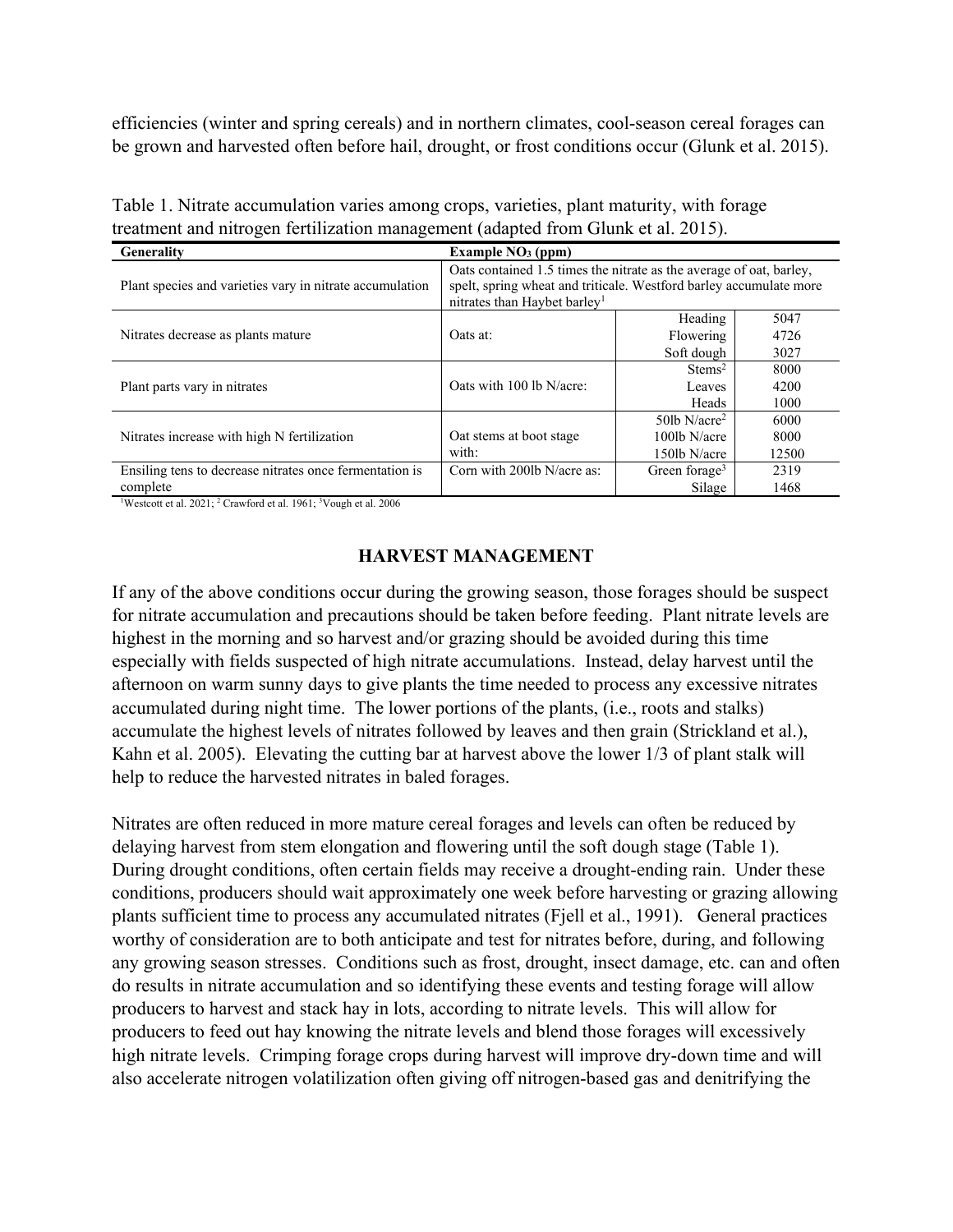hay prior to baling. When feeding, nitrate toxicity often occurs when animals are pastured or feed green chop, followed by hay.

Preserving forages as silage, haylage, or balage will often result in nitrate reductions of 10 to 60 percent (Glunk et al. 2015) due to the fermenting microbes converting forage nitrates to ammonia (Ziegler 2021), In traditional dried hay bales, nitrate levels are typically very stable and remain very close to the levels recorded at harvest. Harvested forages should always be tested before feeding to livestock (Table 2).

## **GRAZING HIGH NITRATE FORAGES**

When allowing livestock to harvest their own forage in stockpiled forage or crop residue fields, several guidelines will help minimize any associated risks. First, grazing animals typically eat at a slower rate than in a situation with harvested feeds (Strickland et al. Drewnoski et al. 2019). This will help to reduce the rate of nitrate accumulation in the animal and subsequent issues with toxicity. Grazing animals typically select plant leaves and heads first which contain substantially fewer nitrates than plant stems (Table 1). Animals should not be stocked at high densities or strip grazed as this will increase the intake amount and rate of higher nitrate stem material (Block 2020). In Nebraska, cattle were allowed to graze brassica forage mixes with whole-plant nitrate levels between 17,720 and 35,440 ppm without detrimental effects associated with nitrate toxicity. Cattle were lightly stocked allow and allowed to graze the fresh high moisture forage which further reduces nitrate release by the plant (Drewnoski et al. 2019).

Animals grazing high nitrate fields should be fed in the morning with low nitrate hay, before release onto high nitrate stockpiled forages. This will slow down the animal intake rate and help to minimize toxicity issues. The key to this strategy is gradual adaption of the rumen to the high nitrate forages. Keeping the animals mostly full with low nitrate forages while slowly increasing the high nitrate portion of the diet will aid in increasing the rumen bacteria capable of converting nitrate to ammonia. Adapted animals can graze higher nitrate forages with lower risk. Producers can also blend high nitrate forages with other feedstuffs to achieve lower total nitrate levels in a quantity of feed and allow animals access to unlimited, high-quality, and low nitrate water (Block 2020).

Finally, producers can consider grain supplementation while feeding higher nitrate forages. This strategy supplies needed energy to the rumen microbes to successfully convert high levels of plant nitrate into bacterial protein. Many cover crops with high levels of brassicas (i.e., turnips and radishes) are highly digestible and may, by themselves, provide sufficient energy to the rumen microbes and eliminate the need for grain supplementation (Drewnoski et al. 2019).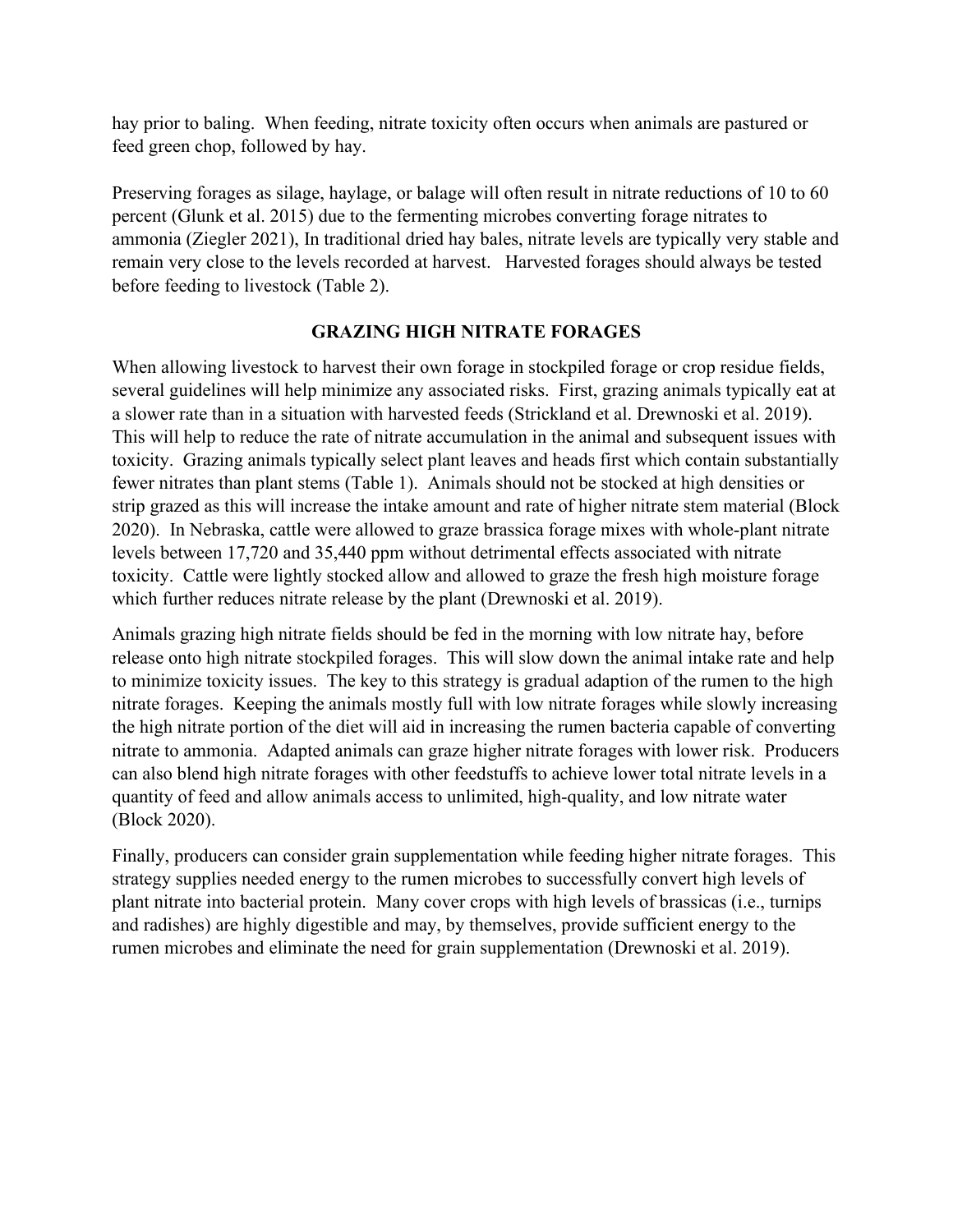Table 2. Effect of nitrate concentration on livestock<sup>1</sup> as reported by Montana State University. These guidelines are more conservative than published by others (as reported in Glunk et al. 2015).

| Reported on 100% dry matter basis <sup>2</sup> as: |              |                                                                                                                                                                        |  |
|----------------------------------------------------|--------------|------------------------------------------------------------------------------------------------------------------------------------------------------------------------|--|
| $NO3$ - N (ppm)                                    | $NOs$ (ppm)  | <b>Comment</b>                                                                                                                                                         |  |
| $<$ 350                                            | < 1.500      | Generally safe for all conditions and livestock                                                                                                                        |  |
| 350-1,130                                          | 1,500-5,000  | Generally safe for nonpregnant livestock. Potential early-term abortions or reduced<br>breeding performance. Limit use to bred animals to 50% of the total ration.     |  |
| 1,130-2,260                                        | 5,000-10,000 | Limit feed to 25-50% of ration for nonpregnant livestock. DO NOT FEED TO<br><b>PREGNANT ANIMALS</b> - may cause abortions, weak calves and reduced milk<br>production. |  |
| >2.260                                             | >10.000      | <b>DO NOT FEED.</b> Acute symptoms and death.                                                                                                                          |  |

<sup>1</sup> Source: Hibbard et al., 1998; <sup>2</sup> If nitrate content of a feed is reported on an "as is" basis, convert to 100% dry matter basis to compare it to levels in this table. For example, silage at 40% moisture that contains 600 ppm NO<sub>3</sub>-N on an "as is" basis contains 600 ppm/0.6 = 1000 ppm on 100% dry basis; thus it fits the second group in this table.

### **SUMMARY**

Judicious use of fertilizers and awareness of factors inducing plant stress combined with good livestock management can help reduce losses from nitrate poisoning. Producers should always test forage nitrate levels with a certified lab before feeding. With a nitrate analyses, producers should also request forage nutritive estimates which are useful when balancing winter rations.

### **REFERENCES**

**Block, J. 2020.** Nitrate poisoning of livestock. NDSU Extension V839. North Dakota State University Cooperative Extension Service. file:///C:/Users/f79r268/AppData/Local/Temp/v839.pdf

**Cash, D. J. Hager, L. Keddington, and R. Carlstrom. 2005.** Nitrate quick test for rapid detection of high nitrate levels in forages. J. Extension [online], 43(1) <https://archives.joe.org/joe/2005february/iw6.php>

**Crawford, R.F., W.K. Kennedy, and W.C. Johnson. 1961.** Some factors that affect nitrate accumulation in forages. Agronomy Journal 53:159-162.

**Drewnoski, M.E., B.E. Anderson, P.J. Kononoff, and M. B. Reynold. 2019.** Nitrates in livestock feeding. NebGuide G1779, Nebraska Extension Service. <https://extensionpublications.unl.edu/assets/html/g1779/build/g1779.htm>

**Fjell, D., D. Blasi, and G. Towne. 1991.** Nitrate and prussic acid toxicity in forage: causes and prevention and feeding management. Kansas State University Cooperative Extension. MF-1018, 4 pp.

**Glunk, E., K. Olson-Rutz, M. King, D. Wichman, C. Jones. 2015.** Nitrate toxicity in Montana forages. MontGuide MT200205AG, Montana State University. Accessed: 10/13/2021. <http://animalrange.montana.edu/documents/extension/nittoxmt.pdf>

Kahn C.M. 2005. The Merck Veterinary Manual. 9<sup>th</sup> ed. New Jersey: Merck & Co., Inc: 2005. Toxicology: Nitrate and nitrite poisoning: pp. 2423-6.